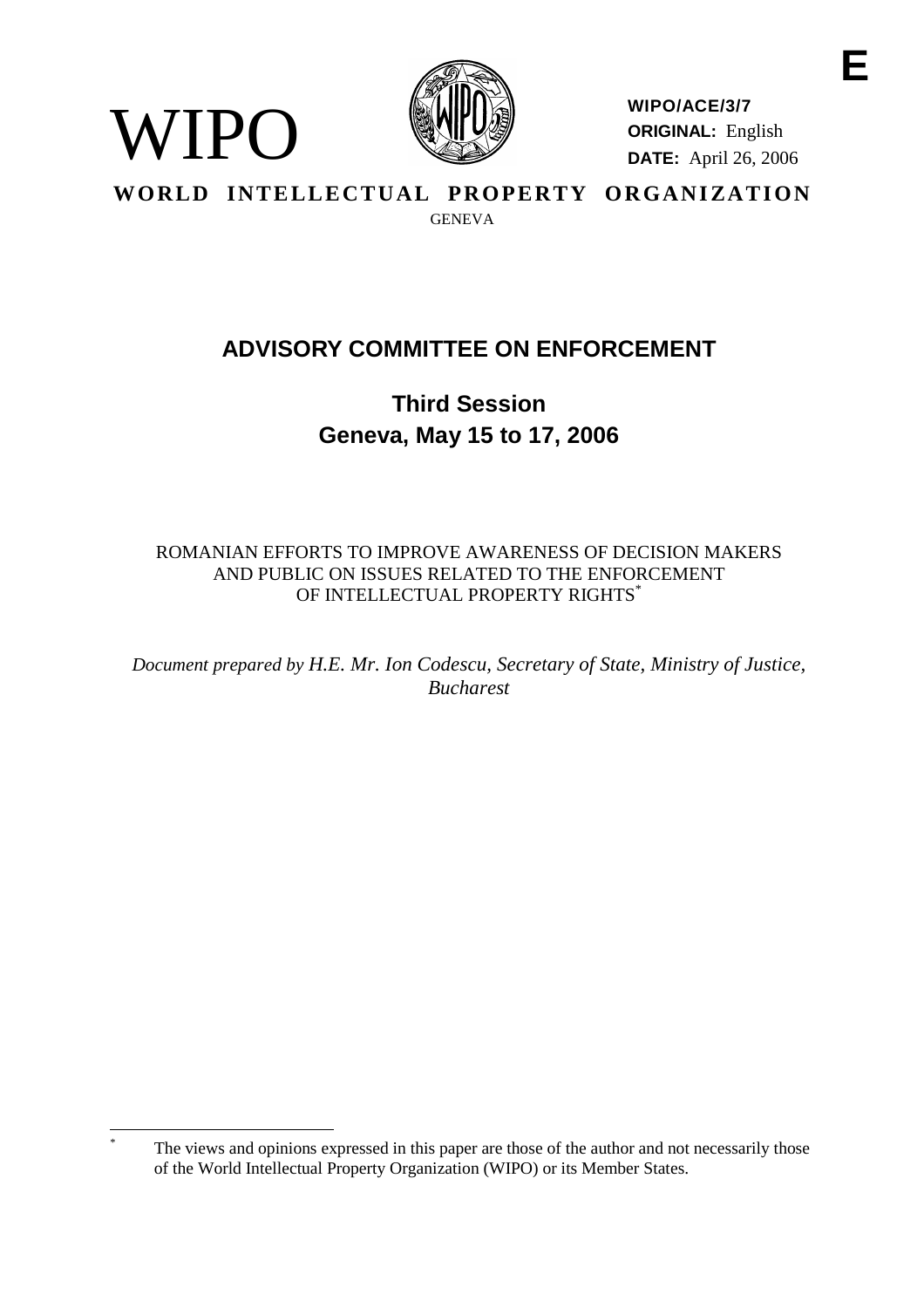#### ROMANIAN EFFORTS TO IMPROVE AWARENESS OF DECISION MAKERS AND PUBLIC ON ISSUES RELATED TO THE ENFORCEMENT OF INTELLECTUAL PROPERTY RIGHTS

#### **Focus areas:**

- $\checkmark$  Information on activities to raise the awareness of decision makers
- $\checkmark$  Sensitization of consumers in the field of IP enforcement
- $\checkmark$  Information exchange and other measures to broaden the experience of judiciary in handling IP cases
- $\checkmark$  Capacity-building and educational programs to enhance the skills of customs and police officials in the area of enforcement of IP rights
- $\checkmark$  Development of national enforcement strategies to enhance awareness, improve education and provide practical training
- $\checkmark$  Examples of successful work in the field of enforcement of IP rights

## **1. Overall approach**

Romania is on the verge of joining the European Union on January  $1<sup>st</sup>$ , 2007. This means entering one of the widest free markets worldwide – the EU internal market, where the free movement of goods, workers, services and capital is a given. Restrictions thereof are eliminated and the competition pressure is one of the driving forces. Within this environment, one of the few "balancing tools" allowed is the protection of the intellectual property. And it should not be underestimated since it is one of the essential incentives for innovation and technology transfer, establishing a fair balance between the interest of the innovator and the consumer. Therefore the innovator *lato-sensu* has the right for a certain period to protect the product of its invention while the consumers are given conditional access. Maintaining the balance of this equation is not an easy thing for the state authorities, as both parties tend to go beyond what is necessary to obtain profit. However, once the invention disclosed, the innovator is the party at lose in most of the cases, as the practice showed in all our states that unfortunately there are many those to trespass the protection offered by intellectual property legislation, to get unfair profit. And here the state authorities should intervene and restore the balance, for example by fighting piracy and counterfeiting.

As regards the infringement of the IPR in Romania and the reaction of the Romanian authorities, the 2005 EU Commission Comprehensive Monitoring Report states that the enforcement of the **protection of intellectual and industrial property rights** remains an area of serious concern and while the legislation corresponds to the EU standards, the enforcement of IPR continues to cause significant problems which have to be addressed as a matter of high priority. Urgent attention should be given to step up the fight against piracy and counterfeiting, to improve the cooperation between law enforcement agencies, the general prosecutor and the judiciary, to strengthen the border control capacity and to intensify staff training.

Nevertheless when this report was written a number of effective measures had already been taken, whose results were duly reflected in the February 2006 peer review evaluation mission: *Since the last Peer Review<sup>1</sup> there have been clear developments particularly in institutional cooperation, collaborative enforcement and in the legislative framework.* The evaluation team

<sup>1</sup> August 2005.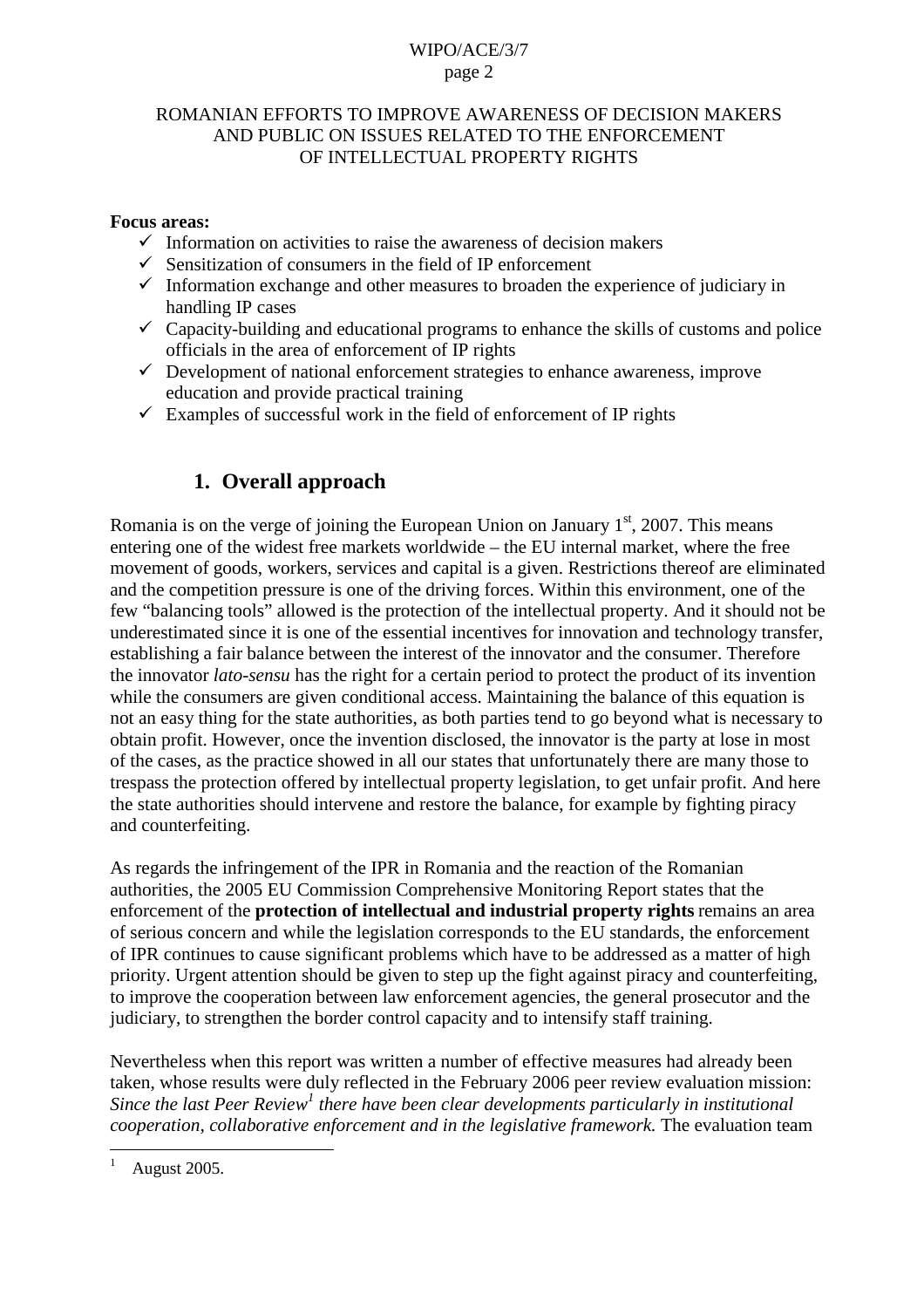was also extremely impressed with the solid training plans that have been adopted and the greater capacity being afforded to enforcement bodies. It was concluded that Romania has a strong desire and will to develop a robust IP system that will help protect innovators and creators and will support competitive and fair markets.

All these efforts, which were by no means an easy task, will be focused hereon; the key words for progress in this field are *awareness*, *coordination* and *specialization* as the experience of last years has proved in Romania. And this is the subject this paper focuses on: raising awareness among authorities and society about the importance of protecting the intellectual property, ensuring coordination among competent state authorities and private stakeholders for the successful enforcement of IP rights, and training specialist to deal with these IP challenges within various sectors.

The main sections of the presentation shall cover:

- The competent institutions, their role and efforts to improve the enforcement/capacity building
- Instruments national strategies and action plan
- Judiciary
- Awareness & Training
- Working methods and monitoring
- Examples of successful work
- Legislative framework

### **2. Competent institutions and capacity building**

There are two exclusively specialized Romanian institutions to deal with the protection of the IP rights: the State Office for Inventions and Trademarks (OSIM) – for the industrial property and the Romanian Copyright Office (ORDA) – for copyright and related rights. In addition, several other institutions come to complete the institutional framework in this field as the Ministry of Administration and Internal Affairs – police and border police, the prosecutors' offices and courts, Ministry of Justice, Customs Administration, Consumer Protection Authority, Ministry of Education and Research, Ministry of Economy and Commerce, Ministry of European Integration, National Chamber of Industrial Property Advisers, etc.

This is not the place to mention their competences within the IP field, which are similar to that of the most member states. Nevertheless a common and important feature that entailed developments on the enforcement of IP rights is that the institutions most involved within IPR enforcement activities **specialize personnel** and set up specialized units to deal with IP. This proved critical for achieving results. Cooperation of these institutions with OSIM and ORDA, based on the protocols, is also essential for the IPR enforcement, given their specialization and their role as information hubs in this field.

It should be mentioned that, according to the Action Plan, the new Government **re-enforced the administrative capacity** of the institutions involved in the enforcement of IPR. **Specialized staff** was appointed within the Customs Authority (**479** officers have been appointed in all customs offices), ORDA (**32** new positions have been created through an Ordinance on strengthening ORDA's capacity, on January 26, 2006), the General Inspectorate of the Romanian Police (**102** police officers have been appointed with exclusive competence for the investigation of IPR crimes), Border Police (a number of **58** specialised officers have been appointed with exclusive competence for the investigation of IPR crimes) and the Public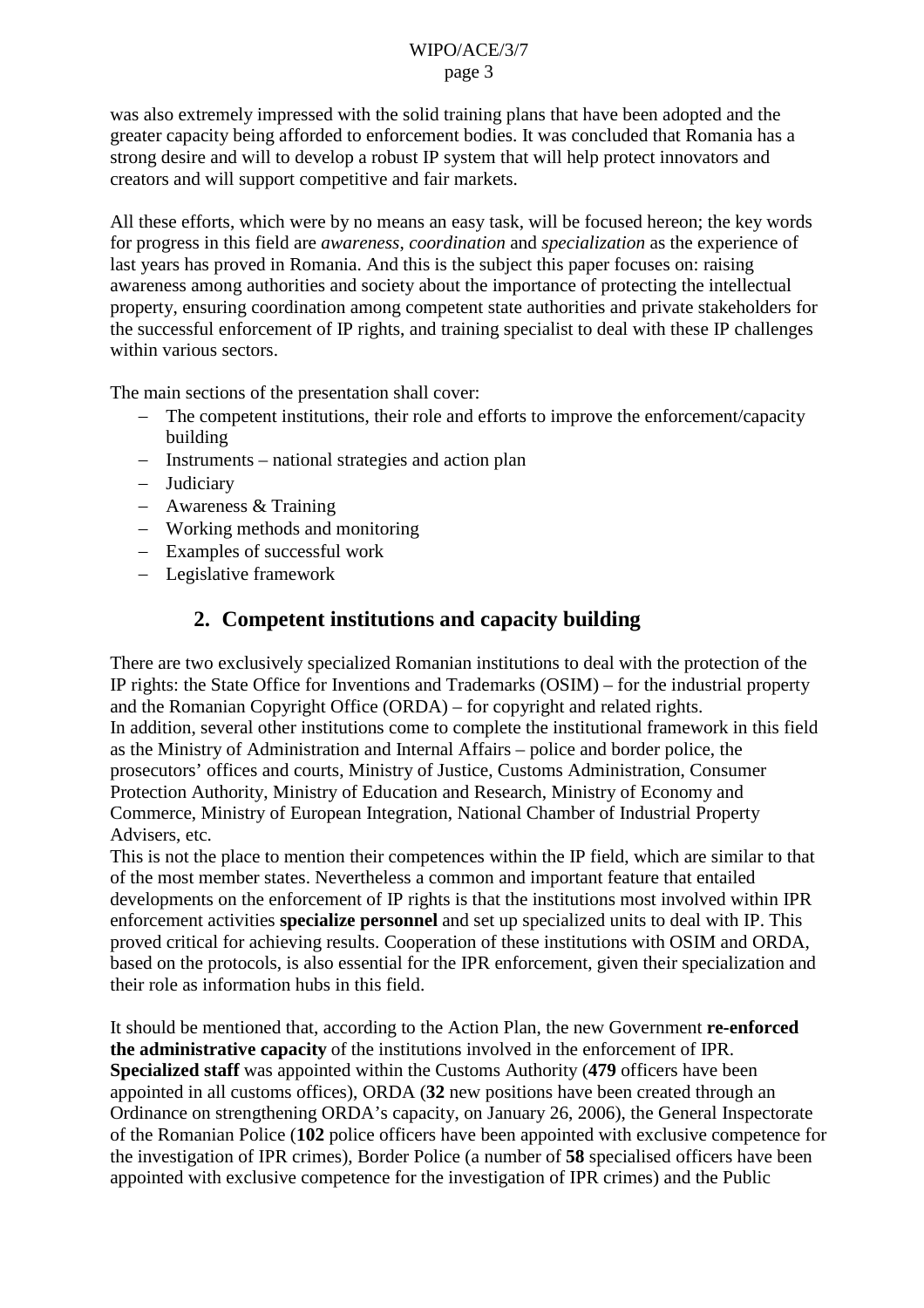Ministry (by setting up of a central IP unit of 10 prosecutors, and appointing specialized prosecutors in each county office<sup>2</sup>).

The international cooperation is also to be stressed and thanked for, as international organisations and member states have supported the development of IPR enforcement all these years. Special mention should also be made to the Phare projects that were designed particularly to this end like the 2001 program. A new project, within the Phare 2005 exercise is due to start - "*Strengthening the Romanian institutional capacity of protecting the intellectual and industrial property rights",* which considering the progress achieved so far is expected to raise even higher the level of IP enforcement*.* Its main objectives are:

- Institutional strengthening (further improving inter-institutional cooperation, revision of legal framework, improvement of working methods, development of a methodology of estimation of the piracy rate, training);
- Awareness raising through organization of public campaigns;<sup>3</sup>
- Development of a common IT database for the institutions involved.

The particularly active cooperation between Romania and WIPO is also playing a major role in enforcement capacity-building, as well as in developing a strategic approach to IP. Further details of this cooperation shall be highlighted further in this report.

## **3. Instruments – national strategies and action plan**

To help remedy the growing threat and effects of IP crime and to respond to criticisms, in 2003 the Romanian Government introduced a *National Strategy in the field of Intellectual Property* aimed at better IPR protection and enforcement. This emerged from a working group composed of representatives of all institutions having competencies in IP field and with the generous conceptual contribution of WIPO.

The Strategy set out to ensure cooperation between institutions involved in IP, to reduce the level of violations through tighter border controls and introduce more stringent policing. While indicative of the growing desire in Romania to combat counterfeiting and piracy, more had to be done to ensure well-defined performance and monitoring mechanisms were put in place.

At the beginning of 2005 work begun to establish clear cut measures for implementing the Strategy. Thus, between April and June 2005 the relevant authorities issued an Action Plan which sets out clear objectives:

- to improve laws and to bring the Romanian legal framework in line with the ' *'Acquis Communautaire'* and international standards,
- to strengthen the administrative capacity of the Prosecutors Office, ORDA, Police, Customs Authority,
- to improve collaboration between IP related institutions, including by setting up a central IP database,
- to increase the efforts on preventing and combating infringements of IPR, as counterfeiting and piracy.

 $\frac{2}{3}$  See section 4.2, below.

For more details see section 7 "Effective enforcement & awareness raising".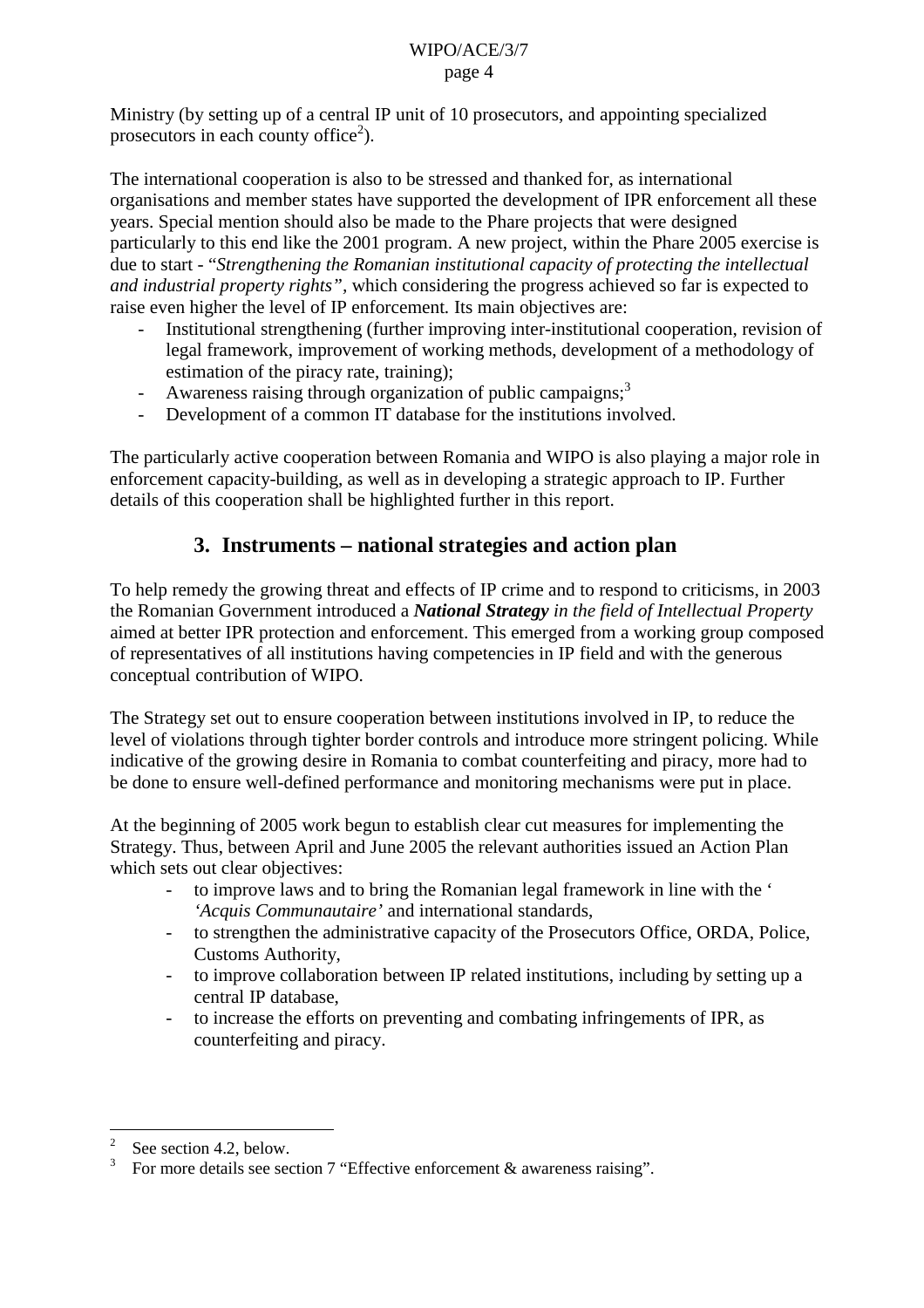Given its importance the Plan was adopted by the Government<sup>4</sup> on September  $29<sup>th</sup>$ , 2005 and its implementation is monitored by the specialized structure within the Public Ministry, the Ministry of Justice, as well as by the European Commission.

According to the Action Plan, permanent contacts and active cooperation between State institutions were established; they include: the Ministry of Justice, ORDA, OSIM, the General Customs Authority, the General Inspectorate of Romanian Border Police and the General Inspectorate of Romanian Police).

All further actions to improve the enforcement of IPR are construed along the Strategy and the Action Plan.

## **4. Judiciary**

### **1. Ministry of Justice**

There are several reasons for having a thorough focus on the judiciary: my work experience with the Ministry of Justice, the important role of the judiciary where the IP rights come eventually to be protected and enforced; and the increasing awareness for the IP area over the last years and the developments thereof. The last EU evaluation mission on IP, from February 2006, is illustrative in this respect<sup>5</sup>.

Along the preparations for the accession to the European Union, the Ministry of Justice (MoJ) was the *integrator of Chapter 5 of the negotiations* – *Company law*. In this capacity, MoJ had the obligation to monitor and centralize from other institutions, and to subsequently submit to the EU authorities, information regarding the stage of harmonization of the national legislation with the relevant *acquis* and its due *implementation*, including IP.

It is to be underlined that the MoJ does not have operative attributions on the enforcement of IPR. In this context, and given the need for improving the inter-institutional cooperation, MoJ had a *pro-active approach* in facilitating the cooperation among the governmental institutions with competences in IPR enforcement and between these institutions and private sector representatives.

The *Ministry of Justice assists the Public Ministry* in the process of monitoring the IP Action Plan and coordinating the activities in the field. It also **initiates before the Government** proposals to improve the **legislative framework**.

<sup>4</sup> Government Decision no.1174/2005 adopting "*The Action Plan regarding urgent common measures with a view to improve the enforcement in the area of Intellectual Property Rights(2005-2007*)"

<sup>5</sup> "*The Ministry of Justice has been a fulcrum for change. Under the Minister and the Chief Prosecutor there has been much change since the Review Report and Romania is extremely driven to develop stable and competitive markets and a favourable climate for investors. Therefore it now has an aggressive policy towards IP crime*."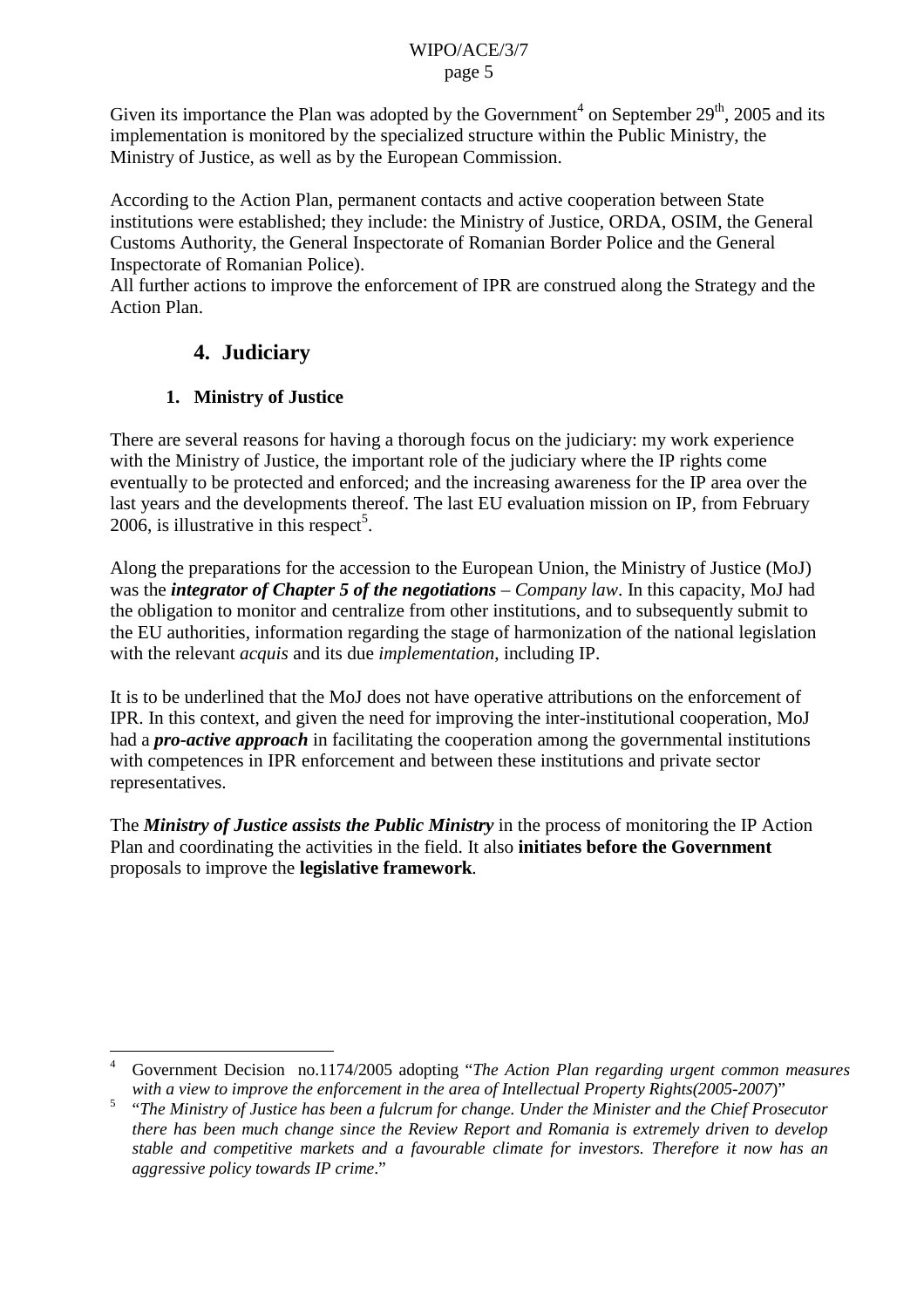#### **2. The Public Ministry (prosecutors offices)**

A central role in ensuring the proper enforcement of IPR and coordination of the various institutions in this field was recently entrusted to the General Prosecutors Office  $(GPO)^6$ , part of the Public Ministry.

According to the Romanian Constitution the Public Ministry functions under the MoJ authority. It should be clearly stated that the MoJ retains no authority over cases but has only a coordinating role. According to the legal provisions, the minister of justice, upon proposal of the general prosecutor, set up, by Order 412/2006 an IPR specialized unit, within the GPO. The unit is composed of 10 specialized prosecutors that are organized in two tiers:

- an operative sub-unit prosecutors effectively working on IPR cases and
- a studies sub-unit prosecutors centralizing data countrywide, studying the process of investigation of IPR cases, drafting analyses and disseminating them in the country, for a correct, unified and efficient enforcement of IPR.

In addition, this structure is the central hub in coordinating the other institutions, by centralizing data needed for enforcement of IPR from the other institutions and private entities necessary for enforcement of IPR, coordinating the development activities of the Prosecutors Office and the prosecutors all over Romania (including resources and training), monitoring the implementation of National Strategy - Action Plan, organizing meetings to optimize the working methods and establishing best solutions to streamline the legislation and its implementation, ensuring communication and cooperation between Government institutions and anti piracy/counterfeiting groups.

Another important measure taken is the appointment in each prosecutor's office attached to tribunals of at least one prosecutor to deal with IP cases. Special training programs are designed and organised for these prosecutors. This measure, which is taken according to the Action Plan, should be seen within the context of bringing the penal IP cases up to the level of tribunals and prosecutors offices attached thereto and it reflects the importance now placed on IP crime.

### **3. The courts**

The courts are established on a four layer structure: courts of first instance (178), tribunals (41), courts of appeal (15) and the High Court. As a rule, courts of first instance and tribunals share the competence in first instance. Whereas the courts of first instance have jurisdiction on simpler cases, tribunals rule on specialised matters.

The law on the organisation of the judiciary<sup>7</sup> allows for the setting up of specialised panels, sections and courts. At present there are specialised panel in the courts to deal with IP cases either civil or criminal at the level of tribunals and courts of appeal, and they are established according to the number and nature of causes. There has been set up a Civil and Intellectual Property Section at the Bucharest Court of Appeal, in service since January 2005.

<sup>6</sup> The General Prosecutors Office is officially named the Prosecutors Office attached to the High Court of Cassation and Justice and is the central prosecutorial structure that coordinates the other prosecutors offices countrywide. The GPO and the rest of the prosecutors offices, which function attached to the courts, form the Public Ministry.

 $\frac{7}{1}$  Law no. 304/2004 on the organization of the judiciary, amended by the Law no. 247/2005.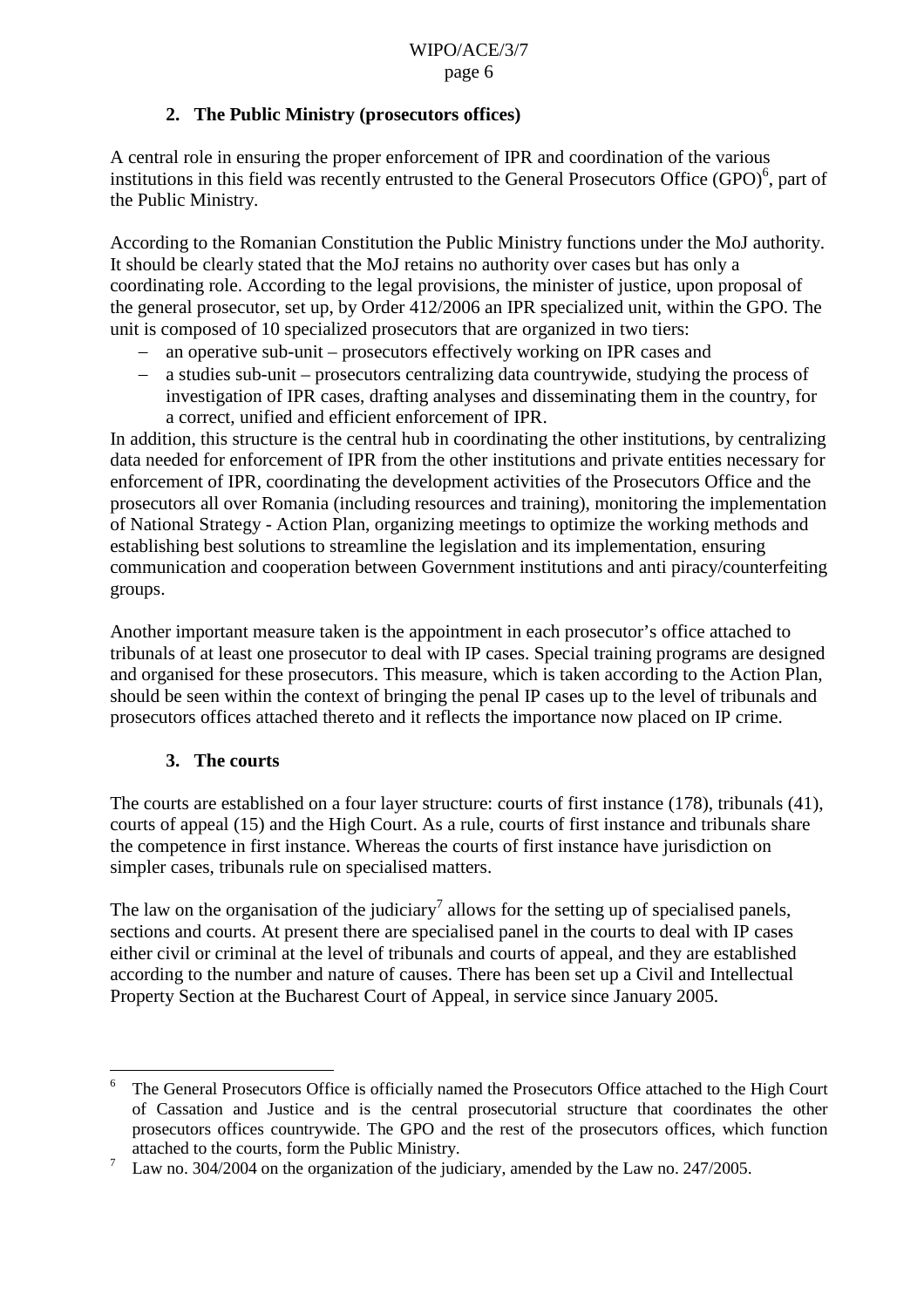The High Court of Cassation and Justice is organised in 4 sections. The civil and criminal sections include specialised panels for IP cases.

Following the amendment of the legislative framework in December  $2005^8$ , all IP cases are under the jurisdiction of the tribunals in first instance, the decisions thereby held may be appealed against before the courts of appeal. On certain grounds the law allows a second appeal on points of law, before the High Court.

### **4. The reform of the judiciary**

For a correct assessment of the administrative capacity to deal with IP enforcement, one should necessarily be aware that the judiciary is subject to a comprehensive reform. Its results will be also beneficial to the IP enforcement and it's worthwhile to refer to the relevant measures pursued. The main targets of the reform are:

- $\checkmark$  properly endowing the courts
- $\checkmark$  unifying the jurisprudence
- $\checkmark$  reducing the duration of court proceedings
- $\checkmark$  reducing the workload of the courts
- $\checkmark$  specialisation of judges
- $\checkmark$  pursuing the efficiency of the act of justice using modern methods of management

The **budget** of the judiciary increased in 2005 through budgetary rectifications and the 2006 budget is **significantly higher** than the previous ones.

#### IT system for the Judiciary

**Full endowment with IT equipment** for courts and prosecutors' offices, including **internet access** was ensured in the first semester of 2006:

- **13,300 computers and other additional IT equipment for courts and prosecutors' offices,** amounting to EUR 18.5 million, were purchased in January 2006 and **delivered in March 2006.**
- $\checkmark$  Access to information (jurisprudence, court session schedule, file progress and statistical data) **of all courts was ensured through a web portal** launched in August 2005 ([http://portal.just.ro\)](http://portal.just.ro/).
- $\checkmark$  The setting up of a secured wide area network (WAN) to connect the entire judiciary (courts, prosecutors' offices, Superior Council of Magistracy and subordinated units, the Ministry of Justice, etc) **was approved** by Government Decision in October 2005. **Full internet access of all judges and prosecutors** (including access to legislation and jurisprudence database) is to be ensured by **July 2006**.

Infrastructure of the judiciary

 Additional to the budgetary efforts to improve the courts' infrastructure, **EUR 110 million**  are granted by World Bank **for courts' endowment**. EUR 12 million are provided by the state budget for the infrastructure of the courts that are not included in the WB project.

<sup>8</sup> Emergency Ordinance no. 190/2005 - see section no. 8 - *Legislation.* Before this amendment, unlike civil IP cases that were under the jurisdiction of tribunals, the penal IP cases were under the jurisdiction of the courts of first instance. The rationale behind is to have specialized panels and to make possible the training of more experience judges in a reduced number of courts.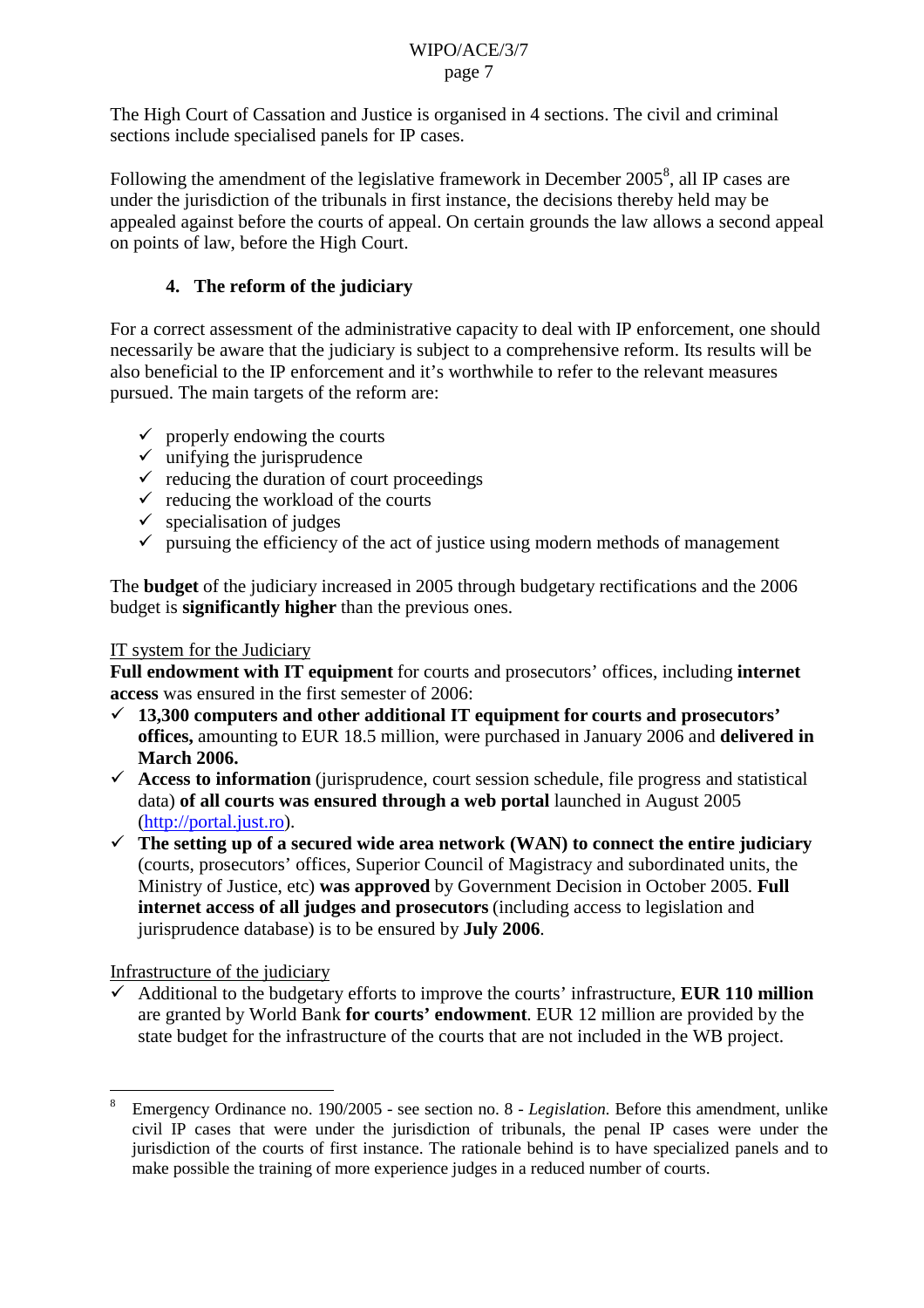The random distribution of cases in all courts

 **The system of random distribution of cases is functional countrywide by IT means**. This represents an efficient tool against corruption and increases litigants' trust in the judiciary. The duly implementation of the random distribution norms is surveyed by the Superior Council of Magistracy and the Ministry of Justice.

Alleviating the High Court of Cassation and Justice (High Court) workload

 **The problem of backlogs at High Court was solved in due time,** by both administrative and legislative measures. By March 2006, the **workload of the High Court Civil and IP Section was reduced by 82%, as compared to the situation of June 2004**.

Strengthening the administrative capacity of the Judiciary

- $\checkmark$  The number of vacant judge positions constantly decreased in 2005 (561 vacancies in June 2005 vs. 385 in March 2006).
- The **economic management of the courts** and **prosecutors' offices** was professionalized and is now ensured by economic managers and the supporting staff.
- $\checkmark$  A methodology of **investment planning** for the judiciary was established, according to which each investment is efficiency-oriented, following a budgetary programming and prioritization.

Training judges and prosecutors

- The **administrative capacity of the National Institute of Magistracy** was strengthened (more staff, completed management scheme, extended premises).
- **The access of all judges and prosecutors to continuous training programmes was improved** (magistrates may enlist online to continuous training seminars; an **electronic data base of all participants to continuous training sessions** is in place, focusing the training on specialisation of judges and prosecutors) – 121 training sessions for 3000 magistrates in 2005.
- $\checkmark$  Intensive training was provided in 2005 for the networks of international judicial cooperation in criminal, civil and commercial matters.

Unification of jurisprudence; shortening the trials

- **The courts of appeal were given the power to ask the High Court to unify the jurisprudence** in civil matters. The same amendments to the Civil Procedure Code adopted<sup>9</sup> in June 2005, **speeded up the court procedures.** Similar solutions were approved by the Government in September, 2005 for **the Criminal Procedure Code**, whose amendment is currently pending Parliamentary debates.
- $\checkmark$  High Court provides **internet and paper access to its decisions.**
- A**ccess to legislation and jurisprudence** is ensured in **real time** for **all judges**.
- $\checkmark$  Simplified enforcement procedures were adopted by the Government, on March  $2^{nd}$ , 2006

Two peer review evaluation missions on the judiciary were organised in 2005, to asses the state of fulfilment of Romania's commitments. **The conclusions were mainly positive and the recommendations were taken into account in planning further actions for the implementation of the Reform Strategy.** According to the **conclusions of the first peer review report** "*The changes and the determination to reform from the side of the MoJ are impressive as is the general quality of the reform strategy […]."* Also, the **second peer review report** read: "*the main results of the peer review remain similar to the ones in June 2005: the* 

Law no. 219/2005, published in the Official Journal no.  $609$ /July  $14<sup>th</sup>$ , 2005.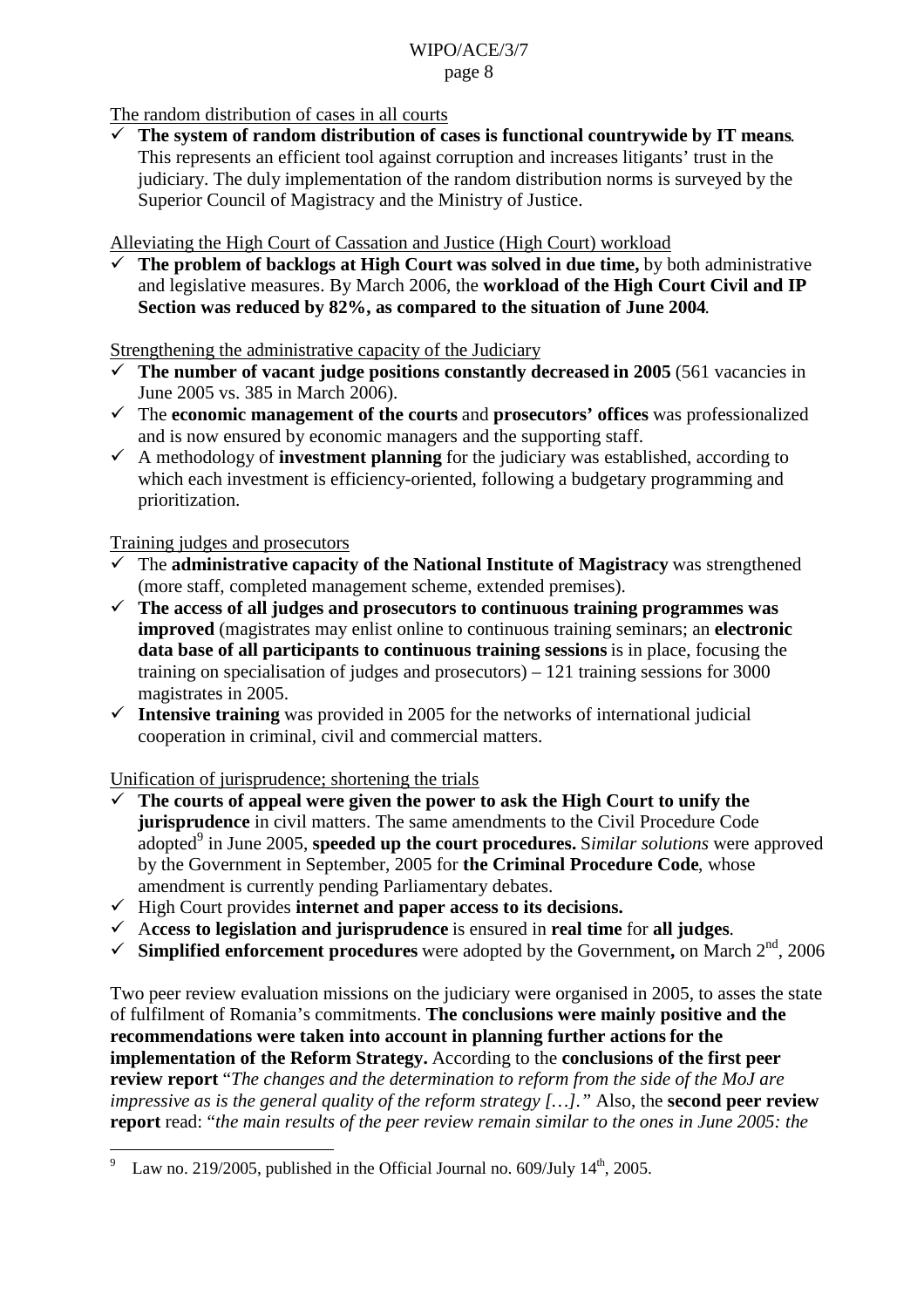*firm determination mainly of the Minister of Justice, but also of a significant part of the judiciary to reform the judiciary further, to implement the existing reform laws and to bring them into meaning for everyday judicial administration is still breathtaking. […]".* A third peer review mission on the judiciary was organised in March  $6<sup>th</sup> - 10<sup>th</sup>$ , 2006. The conclusions are positive, and the main findings referred to significant improvement in the automation of the judiciary, improvement on courts' infrastructure, progress on the improvement of the statistics system.

## **5. Awareness raising within authorities – specific training 2005-2006**

The mostefficient way to raise awareness among decision makers and various representatives of authorities entrusted with IP matters is proper training. Without training, enforcers lack understanding and often are not aware of the gravity of IP infringements, which was a major shortcoming in the past.

Following a PHARE 2001 Technical Assistance Project which shed light on the training needs for Romanian officials, the training sessions grew in number and quality. Judges, prosecutors, police, border police, custom officials, and other enforcement officials were involved in specific events comprising theoretical and practical aspects of IP, case studies, debates. Both national – ORDA and OSIM's experts were involved and foreign expertise was employed. EU experts, US Patent and Trade Marks Office, the FBI and WIPO have collaborated for special programs. A major side benefit of the reinforced training was the improvement of interinstitutional cooperation by bringing various institutions representatives within the same training sessions.

#### **1. Judges and prosecutors**

It should be pointed out that the training of judges and prosecutors is entrusted by law to a specialised institution – the National Institute for Magistracy<sup>10</sup>. It organises the training both for active magistrates as well as for future ones (initial training).

- $\checkmark$  4 seminars attended by 81 judges were organised in 2005 within the TAIEX Project, set up jointly by the National Institute of Magistracy (NIM) and the EC TAIEX Office, for training Romanian judges and prosecutors in the field of EC law. The seminars' agenda included, among other topics, a presentation of IP Law, as a part of the *acquis communautaire,* and debates on relevant case law of the European Court of Justice. The seminars were organised at the NIM regional training centres, with the participation of foreign experts.
- $\checkmark$  1 seminar attended by 18 judges was organised in May 12<sup>th</sup> 13<sup>th</sup>, 2005, within the PHARE RO/02/IB/JH-10 Project - "Continuing assistance for National Institute of Magistracy and the National School for Clerks development", with the purpose of setting up a network of new trainers. The EC Law training fields included also IP Law. The main topics related to IP Law consisted of the following:
	- Granting protection for a trademark;
	- The availability of the sign chosen as trademark;
	- The procedure of trademarks' cancellation;
	- Comparative analysis of the notorious, well-known and famous trademarks;

<sup>&</sup>lt;sup>10</sup> Mention should be made to the often participation of magistrates in training sessions organized by other institutions, outside NIM.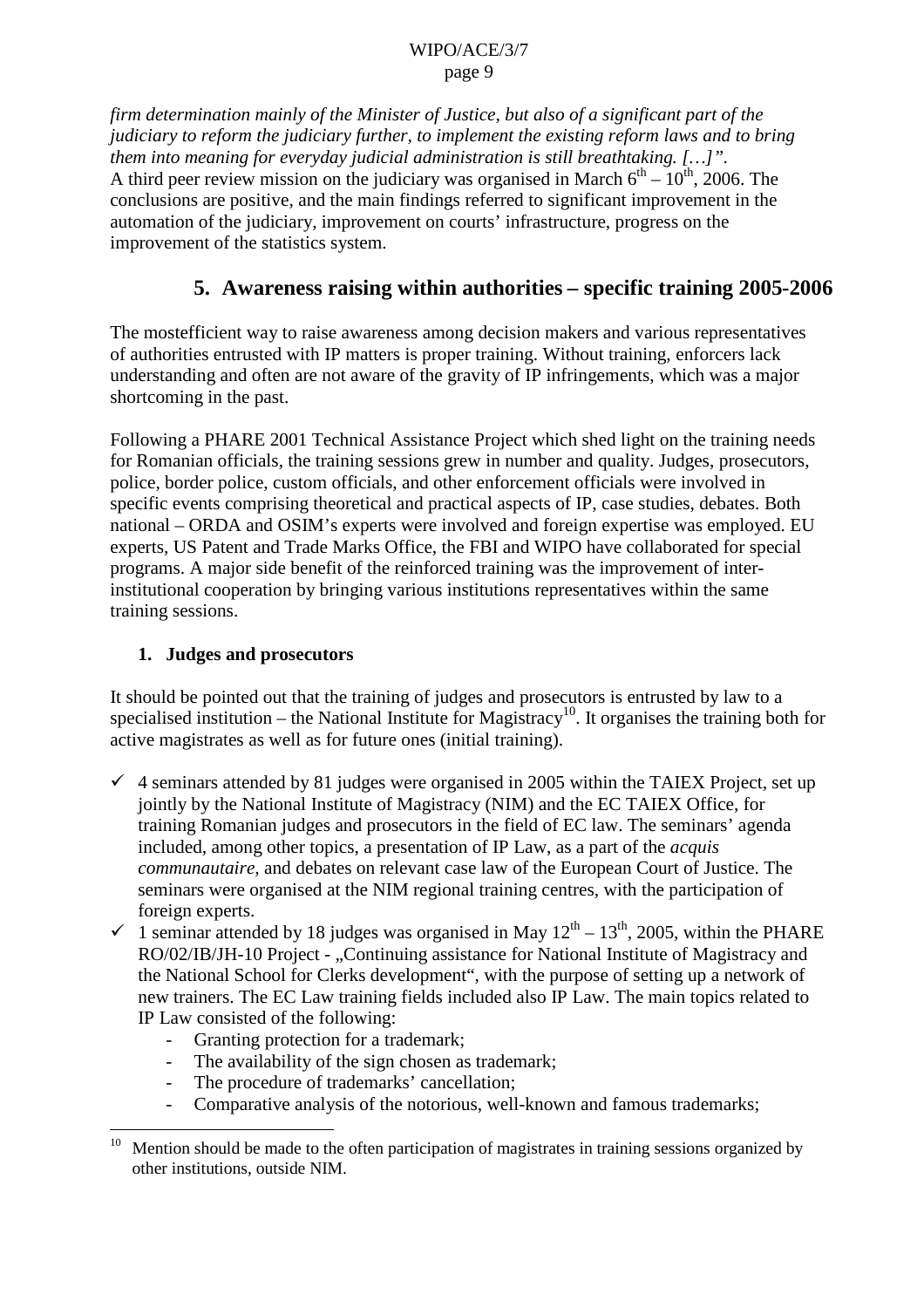- National and Community regulations on copyright and related rights;
- Moral rights of the copyright owner;
- Theoretical and practical issues regarding national and international protection of copyright and related rights.
- $\sim$  An IP Law textbook was drawn up within the PHARE RO/02/IB/JH-10 Project, for the free use of future judges and prosecutors, as well as for those who attended the seminar, also available on the NIM website ([http://www.inm-lex.ro/index.php?MenuID=46&DetailID=67\)](http://www.inm-lex.ro/index.php?MenuID=46&DetailID=67).
- $\checkmark$  2 seminars on IP Law are included in the 2006 NIM Training Strategy. The seminar will be attended by judges and prosecutors specialized in IP cases on the following topics:
	- New procedures regarding the protection of IP rights according to EU Enforcement 48/2004;
	- New procedures in the field of copyright and related rights according to Law no.8/1996 on copyright and related rights;
	- IP rights protections through measures taken at the national borders;
	- Industrial designs' protection;
	- Comparative elements in IP Law;
	- Competition rules in IP field;
	- IP crimes;
	- Protection through patents;
	- ECJ and WIPO jurisprudence;
	- Risk of confusion.
- $6$  seminars on EC Law, with 25 participants each, will be organised by the NIM in 2006. Certain topics of these seminars will be also focused on Intellectual and Industrial Property EC Law Regulations and Jurisprudence.
- $\checkmark$  8 seminars on topics including IP Law elements, for the selection of new trainers, with 15 participants each, will be organised in 2006 within PHARE 2004/016-772 01 04 Programme - "Continuing assistance for NIM and NCS development".
- $\checkmark$  16 seminars, with 20 participants each, will be organized by the NIM in 2006, for training judges and prosecutors specialized in IPR cases.

The specific cooperation projects between Romania and WIPO in the field of training include:

- Two training programmes on IP Law that took place in 2004 and 2005. The programmes were organized in co-operation with WIPO, the European Patent Academy and the Swiss Federal Institute of Intellectual Property. 15 IP specialized judges were trained on theoretical and practical field of IP rights. The programmes focused on developing magistrates' ability to solve practical IPR cases, reinforcing cooperation among authorities with competences in IPR field and between authorities and representatives of private industries.
- $\checkmark$  In 2006 a programme was developed in cooperation with WIPO for the training of judges and prosecutors specialized in IP cases, as well as of customs and police officers in charge with IPR protection. The components of the programme comprise intensive training sustained by WIPO and developing the ability to solve practical IP cases. The practical component shall include case studies and meetings with representatives of national authorities with competences in the field of fight against counterfeiting and piracy. The programme is included in the 2006 NIM Training Strategy.
- $\checkmark$  In 2005, the first group of students graduated the specialized training course that was held at the recently founded IP Centre with the Faculty of Law in the University of Bucharest. The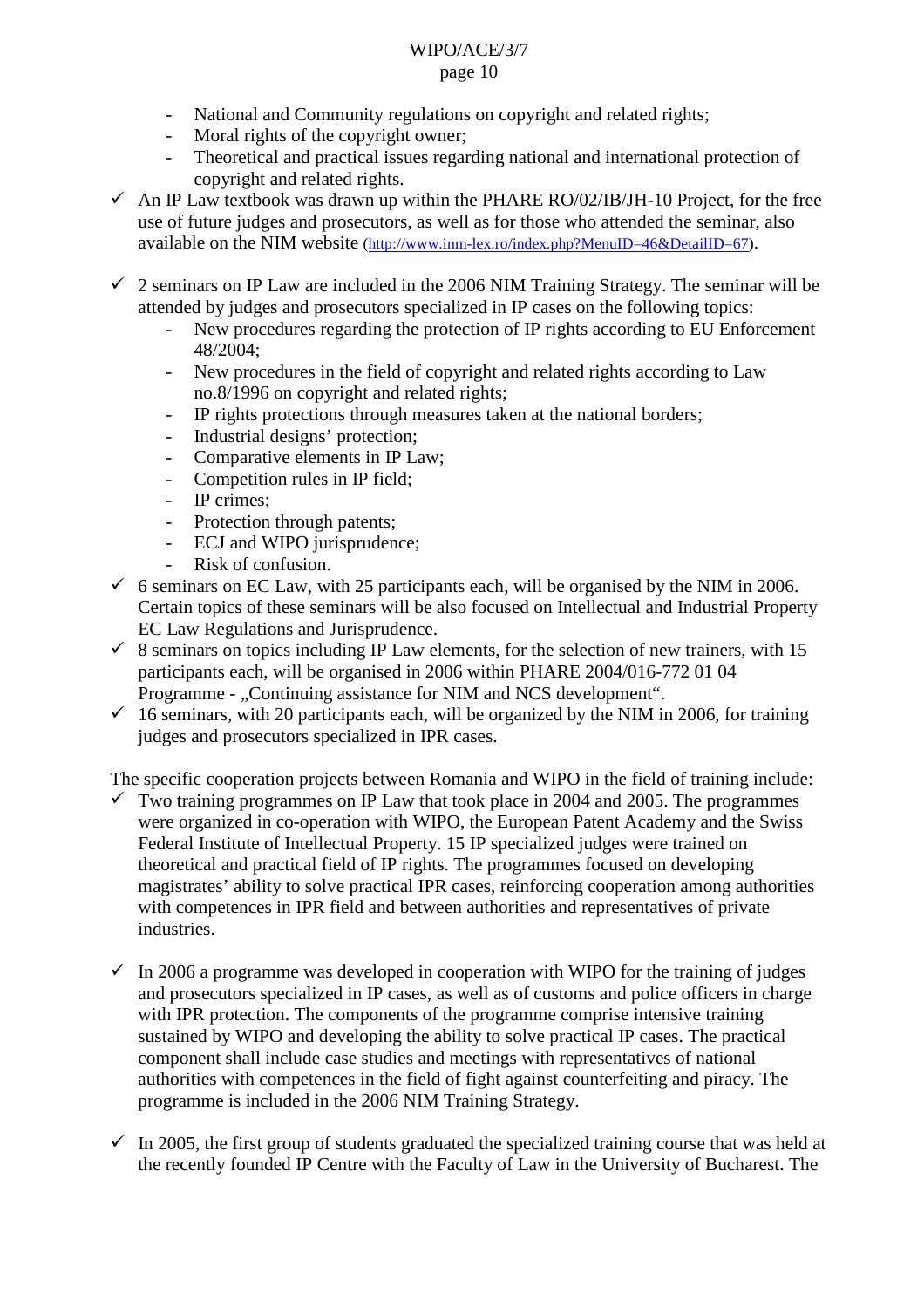Centre is a partner of WIPO and was founded as a part of the Governmental Agreement between Romania and WIPO.

The 2006 NIM initial training curriculum includes a module on IP Law, as well as 2 extracurricular projects in IPR field, although IP cases are not under the jurisdiction of courts of first instance.

The NIM included a one-semester module (16 hours) on IP Law in the initial training curriculum, starting with the 2003 – 2004 academic year.

Elements of IP Law are also included in the EU Law syllabus, as well as in 17 extracurricular projects for the NIM students, apart from the 16 hours dedicated exclusively to IP Law.

### **2. Police**

- $\checkmark$  75 fraud investigation police officers attended 6 seminars and professional training courses for managers and other specialists took place 2005;
- $6$  police officers attended a seminar organized by the US Embassy in cooperation with the Prosecutors Office attached to High Court of Cassation and Justice;
- $\checkmark$  4 police officers attended a seminar organized by the Romanian Association for Standardization;
- $\checkmark$  56 police officers attended to training seminar organized by Business Software Alliance;
- $\checkmark$  52 IP police officers attended an IP training the trainers course organized by the General Inspectorate of the Romanian Police;
- $\checkmark$  70 police officers, prosecutors and judges will attend a TAIEX IP seminar;
- $\checkmark$  IP topics have been included in the curricula of the Centre for post graduate studies of the Ministry of Administration and Interior.

## **3. Customs**

- $\checkmark$  The periodically specific training seminars held by the National Customs Authority for the regional appointed people were extended in 2005 through by organizing of 10 seminars for 194 customs officers.
- $\checkmark$  In October 2005, within Customs 2007 Program, representatives of the Service for Countering Counterfeit Goods exchanged visits with the Hungarian Customs and Finance Guard and Italian Guardia di Finanze on the enforcement of intellectual property rights in customs operations, in the framework of new European regulations in the field, Council Regulation (EC) no.1383/2003.

## **4. The State Office for Inventions and Trademarks Office (OSIM)**

- $\checkmark$  The OSIM's experts had specialised training with the European Patent Office on various aspects as IPR enforcement, protection of biotechnological inventions, documentation techniques, IT training, etc.
- $\checkmark$  OSIM itself organised training sessions for other enforcement agencies, as those of August – September and November 2005 on EC trademark, industrial design.

## **5. The Romanian Copyright Office**

ORDA's specialists have given lectures within the following programs:

- $\checkmark$  Training programs of the prosecutors organized by the Public Ministry;
- $\checkmark$  Training program for lawyers for 50 persons;
- $\checkmark$  Training program for small and medium size enterprises for 100 persons;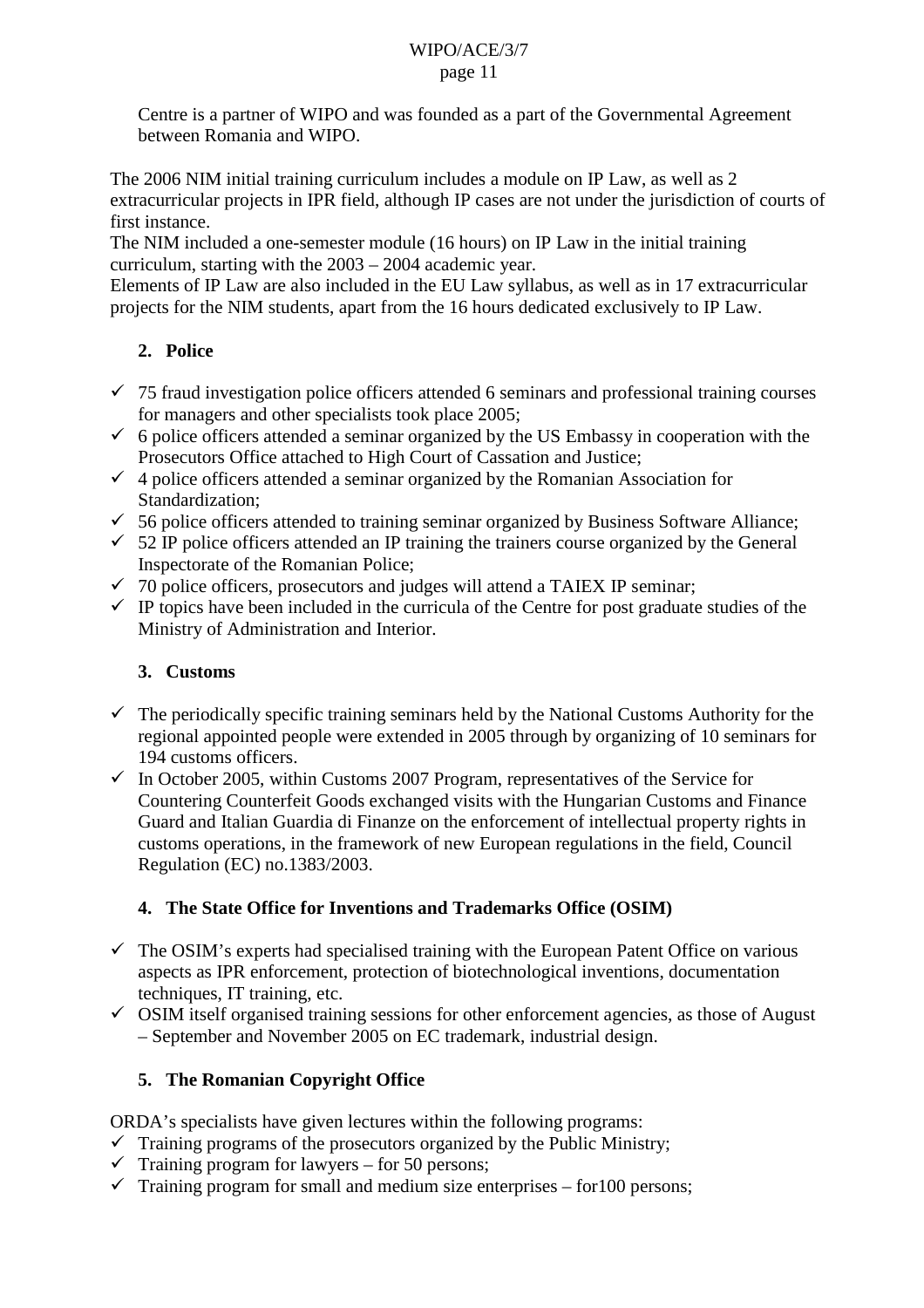- $\checkmark$  Seminar on collective management of copyright organized by ORDA in cooperation with WIPO and TAIEX – 40 persons;
- $\checkmark$  Specialization courses organized within the Intellectual Property Centre Faculty of Law, University of Bucharest –for 25 persons;
- $\checkmark$  5 training sessions dedicated to Police and Gendarmerie representatives, to present new changes in competences - for 50 persons.

We could conclude with the assessment of the last peer review mission on IP: *The Team is extremely impressed with the solid training plans that have been adopted and the greater capacity being afforded to enforcement bodies. The training has been organised and delivered with a wide spectrum of national and international bodies from the public and private sectors and the Team are looking forward to even more developments under the new PHARE programme 11.*

## **6. Inter-institutional cooperation; information exchange**

There can be no efficient enforcement of IPR without **appropriate cooperation** among the various institutions having competencies on IP matters. According to the Action Plan, and following the initiatives of the central structure of the Public Ministry and the Ministry of Justice, together with the other stakeholders, **a central working group was established to coordinate the national IP enforcement policy** comprising representatives of all the institutions involved. This proved essential for improving the IP enforcement in Romania, or as the last peer review reflected, "*the creation of a high level decision making group has been critical*".

**Regular meetings** of the working group under the coordination of the GPO, according to the Action Plan are organised, where information on the risk and action zones are shared. Consultative reunions for drafting the proposals for amending the legal framework are also organised.

In addition, for efficiency reasons, the representatives of public and private sectors decided to create 3 sub-working groups on: counterfeiting, piracy and collecting agencies. The members of the working groups decided to have monthly meetings. The first such meeting took place on March 10, 2006.

In order to implement the measures provided by the Action Plan in this respect, collaboration **protocols** between ORDA and IGPR (Inspectorate General of Romanian Police), IGPF (Inspectorate General of Border Police) and ANV (National Customs Administration), with a view to ensuring effective implementation of legislation in the IPR field were revised.

Similarly, in addition to the protocols agreed with National Customs Authority and National Authority for Customers' Protection, in 2005 OSIM concluded cooperation protocols with the General Inspectorate of Border Police and the General Inspectorate of Romanian Police Force. The main aim is that OSIM provide data and information necessary to support the activities of the investigative and prosecuting authorities and those of the customs authorities in identifying the trade with counterfeited goods.

<sup>&</sup>lt;sup>11</sup> See above, *Section 2*, for the brief presentation of this Phare project.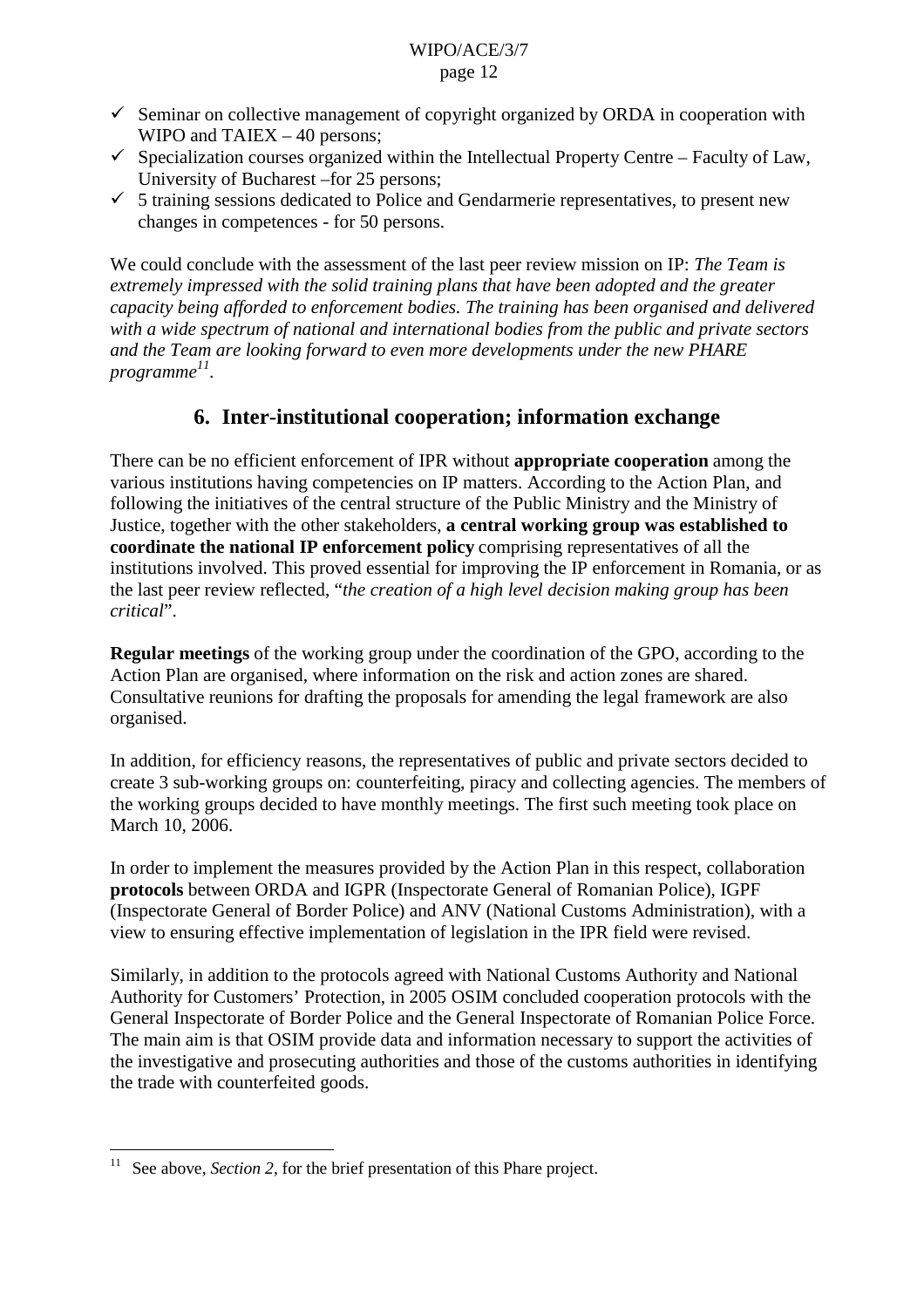**A national IPR data base** of operative interest – the common database, will be created through a PHARE 2005 Program. The necessary equipment was recently purchased This Phare project addresses important aspects such as: creation of an inter-institutional electronic database to facilitate the enforcement of IPR, specialized training for multidisciplinary teams, awareness campaigns in the IPR field. Until the setting up of this electronic data base, the specialized office within the GPO **set up a preliminary data base** to improve information exchange by making available to the institutions responsible with the enforcement all the necessary information for the strategic and operative activities and allow joint monitoring of ongoing investigations.

For an efficient **coordination** of the activities related to finding and prosecuting the offences in this field, the *specialized department of the Prosecutor's Office* monitors, on a monthly base, the complex causes investigated by the prosecutor's offices and the Police (currently, 73 complex causes are monitored, out of which 25 are related to brand counterfeiting, 45 to violations of copyright and connected rights and 3 to design and industrial models counterfeiting). The analysis on the solutions given for these causes by the prosecutors during the second semester of 2005 was transmitted to the territorial prosecutor's offices for ordering corrective measures.

Whereas the co-operation and exchange of information among the public agencies is well advanced, additional efforts are deployed **to strengthen the dialogue with the private industry**, which should feel part of the enforcement process. To this end, the representatives of the industry are invited to the meetings of the working group, are consulted upon legislative proposals and take part to the exchange of information. It is also acknowledged that the data they can provide, directly connected to practice, might critically improve the enforcement of IPR.

## **7. Effective enforcement**

Examples of successful actions in the field of enforcement of IP rights and statistical data would be useful and illustrative for assessing the results of the capacity-building measures so far referred to.

**An Operative Measures Plan** on the fight against the counterfeiting and piracy was elaborated and implemented since August 2005 under the coordination of the Public Ministry. It allowed to the specialized institutions with prerogatives in this field (IGPR, IGPF, ANV, ORDA) to carry out various common activities to discover infringements of IPR.

In the above mentioned context, the General Inspectorate of the Romanian Police carried out together with the other specialized institutions, several targeted actions on:

- fight against the marketing of the pirated and counterfeited products;
- import, selling and use of the counterfeited devices decoders;
- illegal marketing of the counterfeited or illegally imported cigarettes and tobacco products;
- import of counterfeited products;
- seaside actions aimed at carrying out activities on a weekly basis for the protection of the copyright;
- in risk areas from certain counties and traders selling counterfeited products.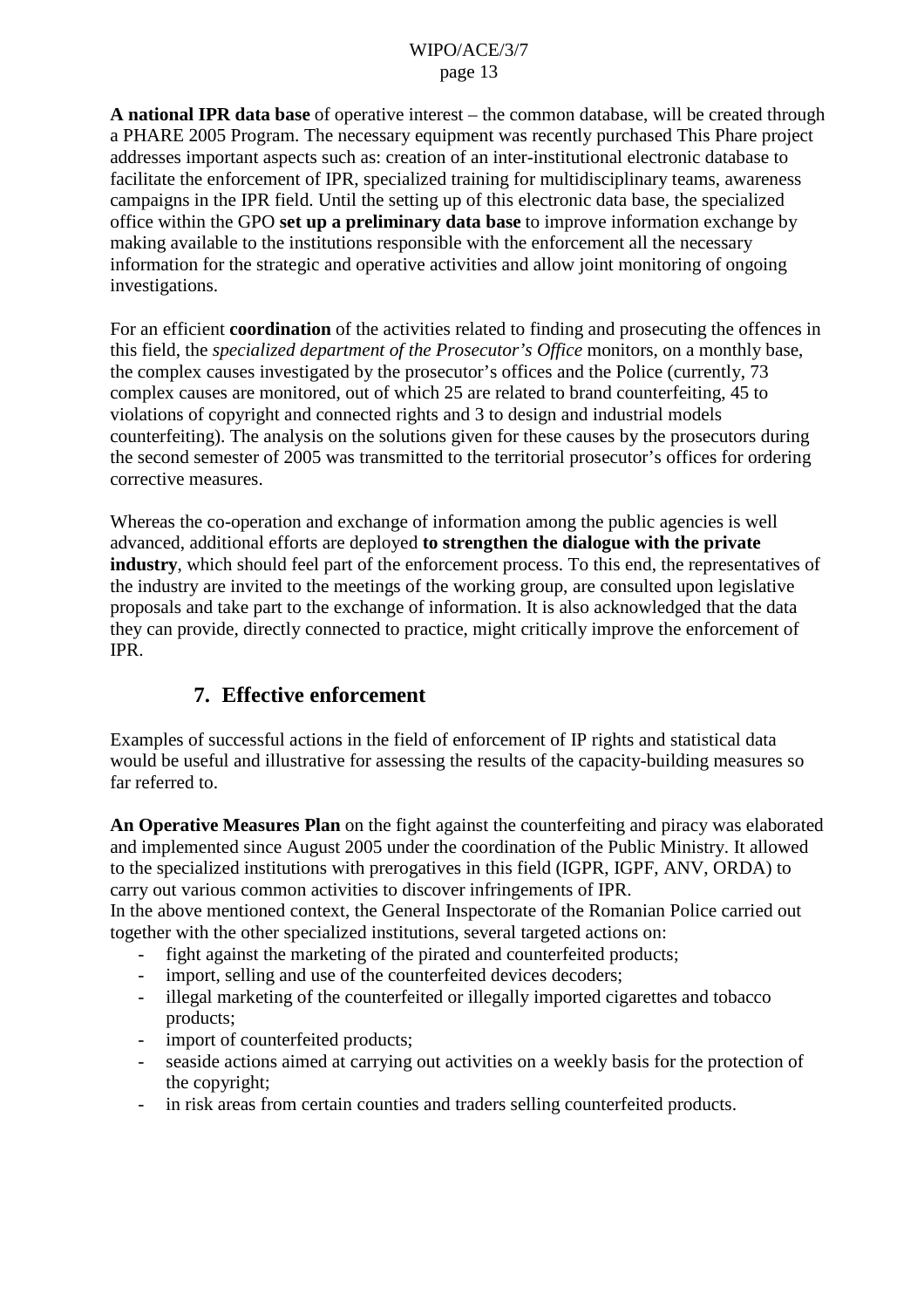At the border points with Bulgaria, Moldova and Ukraine, joint team consisting of border police officers and custom officers have **identified and seized** important quantities of goods suspected of infringing an intellectual property right.

During the activities that took place since August 2005, 12 pirate labs for the purpose of producing phonograms, video grams and computer programs for commercial purposes were **identified** in 10 Romanian cities.

On those occasions a number of 14 IT systems, 24 CD-writers and DVD writers, 13 hard-disks, 70.229 CD's and DVD's, 3363 sleeves, blank CDs DVDs, CD`s envelopes and 839 stickers were seized.

In 2005 the courts issued 9 custodial sentences (from 2 months to 2 years imprisonment) and 35 criminal fines.

In 2006 the prosecutors sent to trial 31 cases.

In the copyright and related fields, 26 sanctions for petty offences/contraventions were applied on a total value of 100,67 thousands RON and a number of 5,163 audio tapes, 71,506 CDs and DVDs, 13,912 covers, 19,332 cases, 50 devices being confiscated. 18 pirate laboratories for the purpose of producing phonograms, video grams and computer programs for commercial purposes were identified in various areas of the country.

In 2005 the police officers have seized counterfeited goods (clothes, footwear, electronics, cosmetics, sanitary products, alcoholic drinks, tobacco products, coffee etc.), on a total value of 1,284,551 EURO.

The courts prohibited the commercialization or import of certain products that bear the trademarks suspected of being counterfeited in 133 cases.

The enforcement of the *Government Emergency Ordinance no. 25/02.02.2006 on strengthening the administrative capacity of ORDA* led to the application of the procedures regarding the registering in four National Registers, namely the *Phonogram National Register* (49 certificates for economic agents, 207 certificates for phonogram register and for hologram delivery,1,562,963 delivered holograms), the *Software Register* (75 register certificates of the economic agents, 311 registered software programs), the *Private National Copy Register* (2 register certificates), the *Video grams National Register* (474 audiovisual registered titles, 555,031 delivered holograms)

As a result of the intensification of the raids performed by the Police and other authorities with competence in IPR and related rights protection, ORDA performed a number of 146 technicalscientifically findings/expertise regarding 32,435 products (audiocassette, CDs/DVDs/music/soft/film, hard discs, etc).

## **8. Awareness raising & sensitization of costumers**

The importance of explaining the importance of the IPR enforcement is obvious and at the same moment tremendous. Realistically the reaction of authorities cannot match counterfeiting and piracy unless an appropriate supportive response from the public. That's why IP should be explained and brought as close to the heart of the people as possible. Romania experiences the beginning of an active approach.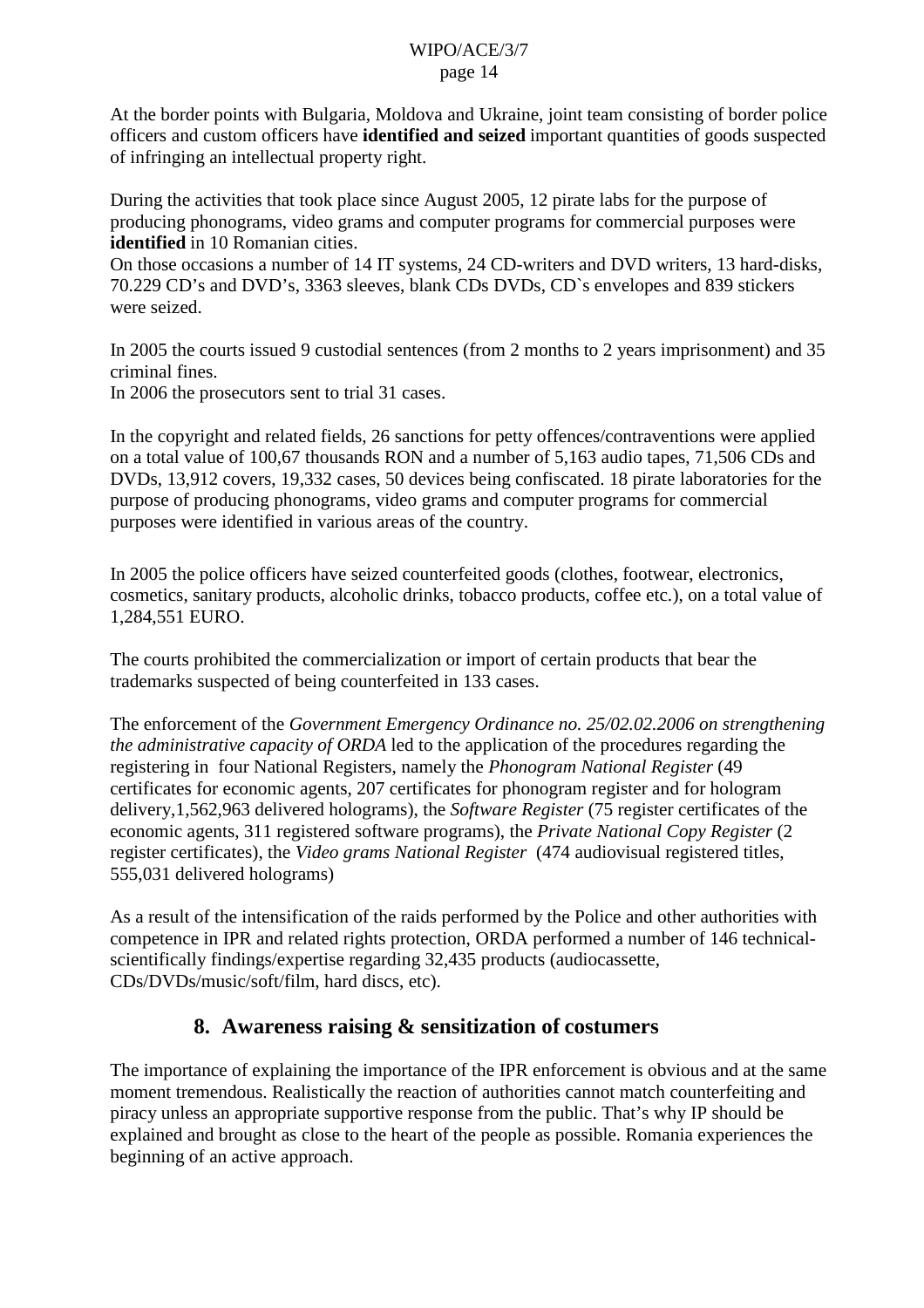**To raise awareness** on public in **October 2005**, REACT Romania organized a public destruction of 20 tones of counterfeited goods. The goods were seized as a result of the General Inspectorate of the Romanian Police, the General Inspectorate of the Border Police and Customs Authority cooperation.

In the same context, in **February 2006**, the Copyright Office, the General Inspectorate of the Romanian Police, the General Inspectorate of the Border Police and ROACT have organised another public destruction for a number of 70,000 video grams, phonograms and software counterfeited. The media, including the international agencies such as Reuters, France Presse, AP attended the event, largely presented in newspapers, radio and TV programmes, with the appropriate comments on the IPR' importance.

In February 2006, the State Office for Inventions and Trademarks (OSIM) organised the celebration of the centenary since the publication of the first Romanian Patent Law in the Romanian Official Journal. More than 1000 participants attended a series of events dedicated to the centenary, including high officials, representatives of the European and international organisations such as EPO, WIPO. The festivities were largely reflected in the media.

The anti-piracy measures provided by the latest legislative developments have been disseminated and explained so far in several large cities by the representatives of the Romanian Copyright Office (ORDA) with the support of the Chamber of Commerce and Industry of Romania.

A large awareness campaign was organised by each of the following institutions, separately, addressing a different public, but all related to the celebration of the *International Day of the Intellectual Property* for April the 26th 2006: the Romanian Copyright Office (ORDA), the State Office for Inventions and Trademarks (OSIM), the Chamber of Commerce and Industry as well as by the REACT- Romania – Romanian Association for Fight against Counterfeiting. The authorities responsible for enforcing the IPR, as well as the representatives of the private sector are involved and will take part to this event, which represents an important opportunity to raising public awareness on the matter of IPR.

To the same end, a 2005 Phare project to be started provides for **awareness raising through organization of public campaigns**. Its key issues focus on: health and security risks associated with the consumption and use of fake products, harms caused to right holders, association of counterfeiting and piracy with organised crime, loss of foreign investment.

## **9. Relevant legislative framework**

It is acknowledged that the Romanian IP legislation is generally matching the EU and international standards. Last adjustments are being made in 2006, according to the Action Plan, to transpose the last pieces of the EU acquis, insofar at the date of accession to the European Union all acquis communautaire to be transposed.

This section only focuses on the latest amendments of the legal framework, especially relevant to the enforcement side.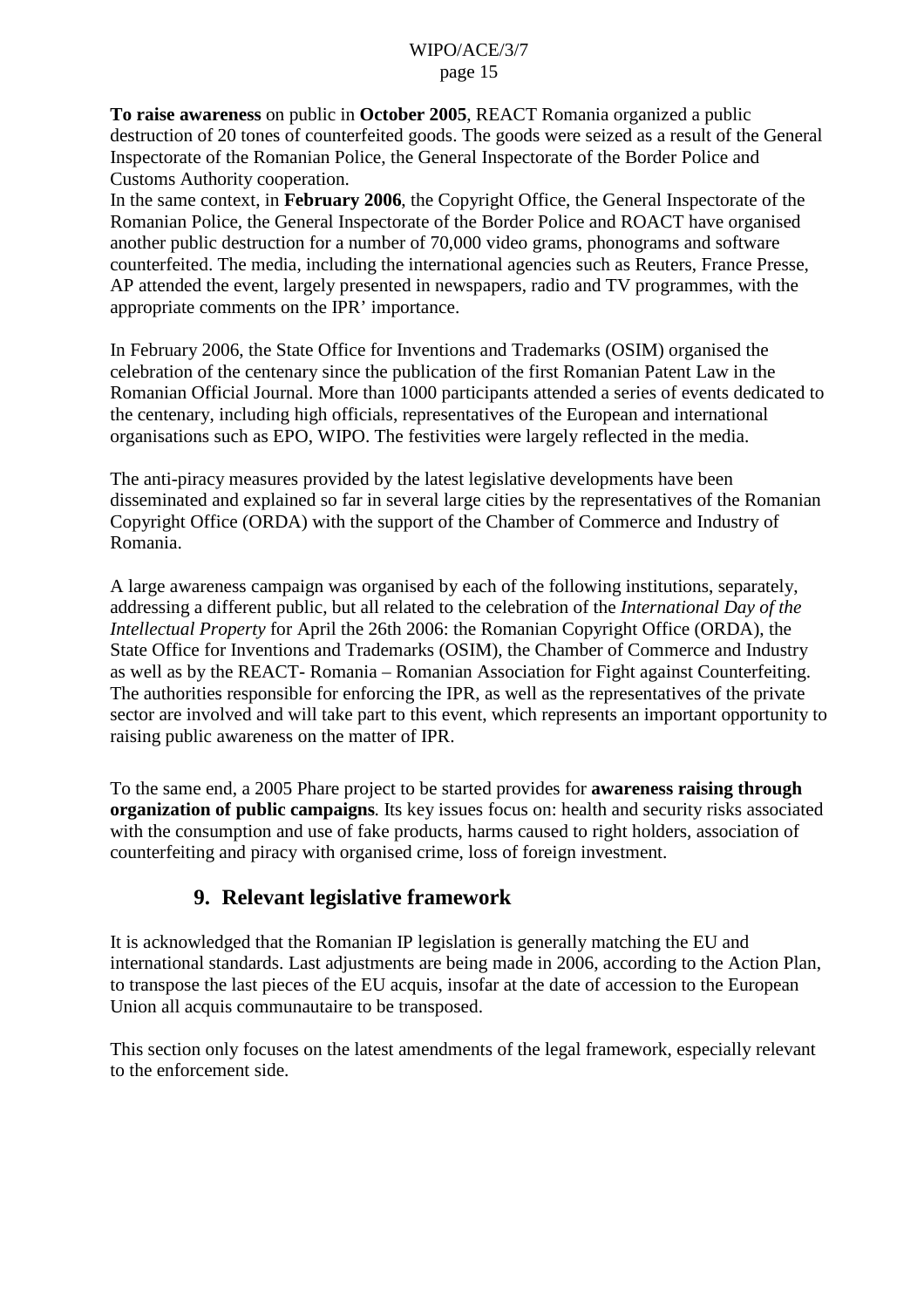**Government Emergency Ordinance no. 190/2005<sup>12</sup> includes provisions to increase efficiency** in prosecuting offences against IPR:

- IPR offences are *prosecuted ex officio and the possibility of amiable settlement of criminal litigation has been eliminated;*
- IPR offences are under the *jurisdiction of tribunals*;
- IPR offences are investigated by more *experienced prosecutors* at the level of county offices<sup>13</sup> (minimum 4 years length of service);
- IPR offences related to *organized crime* are investigated by the specialized department within the Prosecutors' Office attached to the High Court of Cassation and Justice.

Law 344/2005 on certain measures for observing the IPR during the custom procedures<sup>14</sup> increased the competences of custom authorities related to seizure of goods suspected to be the result of counterfeiting and/or piracy.

**Law 337/2005** amending the Law no.16/1995 on the legal protection of topographies of semiconductor products<sup>15</sup> transposes the Council Directive  $87/54/EEC$  of 16 December 1986.

#### **Government Emergency Ordinance 123/2005 on the modification and completion of Law no.8/1996<sup>16</sup>** include:

- the transposition of the Directive 2004/48 EC on the enforcement of intellectual property rights (in relation to copyright);
- the clarification of the transposition of art.5 of Resale Right Directive;
- the limits for the remuneration for the cable retransmission rights have been eliminated;
- a strict delimitation of the control competences between ORDA (Romanian Office for Copyright) and the Police; in order to avoid overlapping, ORDA's control competences were eliminated;
- elimination of the ORDA's consultative role:
- elimination of the unique collector from the rights collective management system
- elimination of the  $1/3$  proportion between copyright and related rights.

Government Emergency Ordinance 25/2006<sup>17</sup> on strengthening the administrative capacity *of ORDA* stipulates that commercializing phonograms, video grams and IT software on street or in public is forbidden. This measure targets the audio, video and soft piracy, which is more difficult in authorised shops, whereas infringers are easier to spot.

## **10. Conclusion**

Romania has achieved steady progress over the last years to meet international standards on the protection of intellectual property rights. The progress has increased exponentially the last two years, when not only the legislative framework was modernised but the authorities accentuated the more difficult side of implementation. And this improvement was made possible by the energy-costing process of raising awareness of the decision makers and public authorities.

<sup>&</sup>lt;sup>12</sup> published in the O.J. no.1179/28.12.2005, presently in force; the Law for its approval is pending parliamentary debates.

 $13$  See section 4.2 above.

<sup>&</sup>lt;sup>14</sup> published in the Official Journal no.  $1093/05.12.2005$ <br><sup>15</sup> published in the Official Journal no.  $1004/05.12.2005$ 

<sup>&</sup>lt;sup>15</sup> published in the Official Journal no.  $1094/05.12.2005$ <br><sup>16</sup> published in the O.L. no.  $842/10.00$ ,  $2005$ ), the Law

published in the O.J. no. 843/19.09.2005); the Law for the approval of the Ordinance is pending parliamentary debates

<sup>&</sup>lt;sup>17</sup> published in the Official Journal no.  $84/30.01.2006$ .